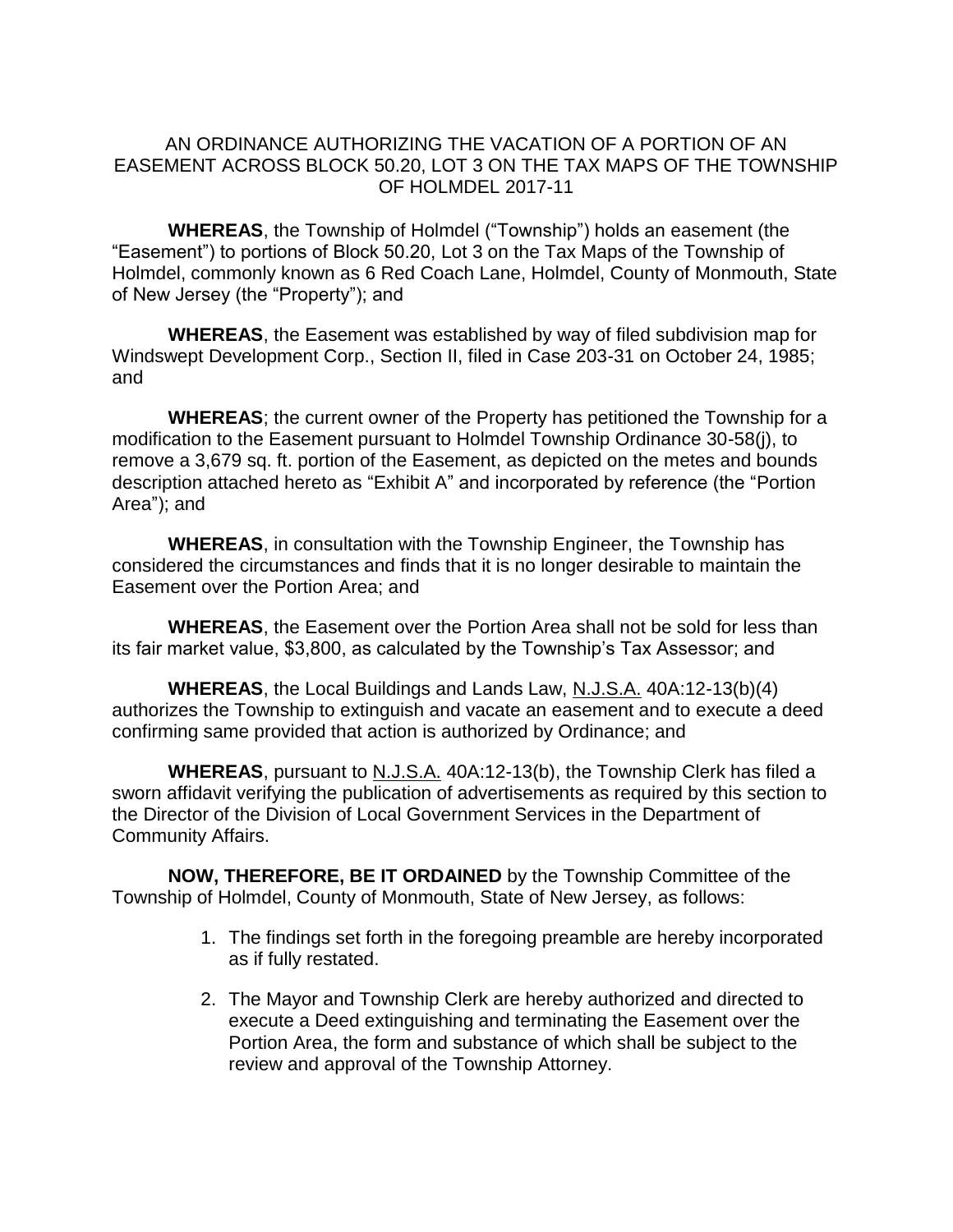- 3. The Mayor, Township Clerk, Township Attorney, and Township Administrator are hereby authorized and directed to execute and file any and all such documents and undertake any and all such actions as may be reasonably necessary to effectuate the terms hereof.
- 4. All ordinances and resolutions, and parts of ordinances and resolutions which are inconsistent with provisions of this ordinance shall be, and are hereby, repealed to the extent of any such inconsistency.
- 5. This Ordinance shall take effect upon passage and publication in accordance with law.

## **CERTIFICATION**

I, Maureen Doloughty, Township Clerk of the Township of Holmdel, do hereby certify that the foregoing is a true copy of an Ordinance adopted by the Holmdel Township Committee at a meeting held on July 11, 2017.

Maureen Doloughty, RMC Township Clerk Township of Holmdel